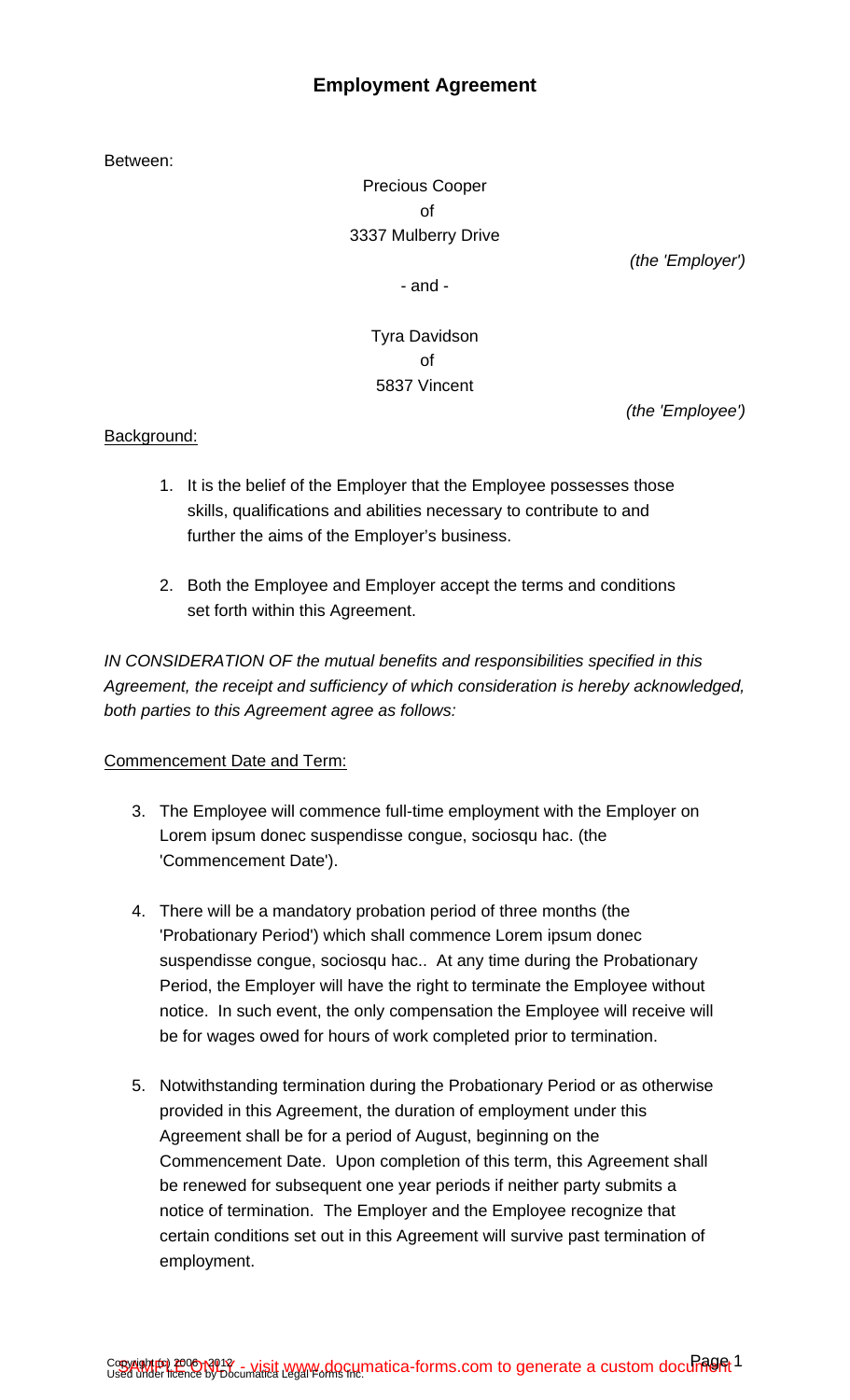#### Position and Duties:

- 6. The Employer agrees to employ the Employee as a Lorem ipsum aliquam consectetur. and the Employee agrees to be employed subject to the terms and conditions set forth in this Agreement.
- 7. The Employee shall carry out any and all lawful and legitimate duties assigned by the Employer. Such duties may include, but are not limited to, duties performed by one in such a position, employed by a business or organization similar to that of the Employer.
- 8. The Employee will perform his or her duties in a careful and prudent manner, conducting him or herself at all times so as to maintain and improve the reputation and interests of the Employer.
- 9. The Employee agrees to truthfully make and maintain such reports as the Employer may reasonably require. Additionally, the Employee agrees to make available to the Employer any and all information derived from his or her employment, which will be of a benefit to the Employer.
- 10. The Employee agrees to adhere to the Employer's policies, rules and practices. These may include, but are not limited to, such issues as work schedules, sick leave, leaves of absence, and vacation time. Furthermore, it is acknowledged that these policies may be modified from time to time as dictated by the Employer's business needs. In such an event, reasonable notice will be given to the Employee in compliance with this Agreement.

## Inability to Contract for Employer:

11. The Employee will not have the right to contract for, or on behalf of, the Employer without first obtaining the Employer's written consent. This condition will trump any contradictory clause contained within this Agreement.

## Employee Compensation:

- 12. In consideration of the Employee's duties as outlined within this Agreement, the Employer will pay to the Employee a yearly salary of 226,500.00. This compensation will be payable twice a month on the 14th and on the last day of each month while this Agreement is in force. The Employee recognizes that the Employer may be required by the laws of the State of Louisiana to deduct any applicable fees or remittances from the Employee's compensation.
- 13. The Employee accepts that the compensation as set forth in this Agreement will be the sole monetary compensation provided by the Employer as consideration and compensation for services, duties and obligations performed by the Employee as outlined in this Agreement.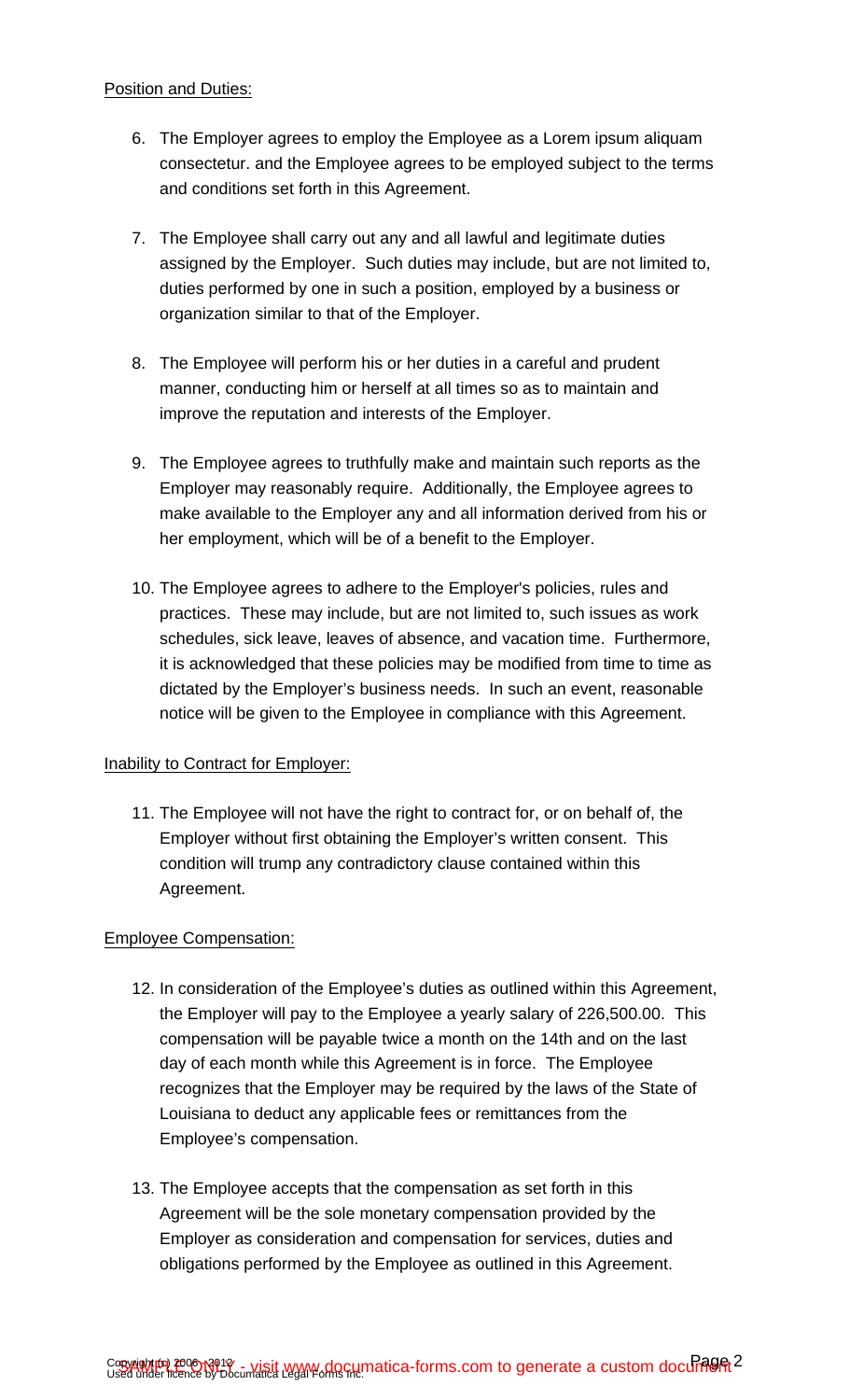- 14. The Employee understands and agrees that any additional compensation, through bonus payments or otherwise, is entirely at the Employer's discretion. The Employee will not hold any right to additional compensation by reason of the Employee's employment pursuant to this Agreement.
- 15. Necessary travel expenses incurred by the Employee for employmentrelated travel will be fully reimbursed by the Employer.
- 16. The parties agree that the Employee will be permitted a reasonable degree of flexibility with respect to work hours. Both Employer and Employee agree that if the Employee works extra time in a day or week, for the extra time worked, the Employee will be paid at the rate of 1.5 (one and a half) times the Employee's normal compensation.
- 17. All funds in the Employee's possession belonging to the Employer shall be delivered or transmitted daily to the Employer's designated bank account or to the Employer's designated manager, unless the Employee is otherwise directed in writing or by direct communication from his or her immediate supervisor.

## Employee Benefits:

- 18. The only additional benefits to which the Employee will be entitled are those currently in place, as reflected in current revisions of the Employer's booklets and manuals.
- 19. Benefits received by the Employee are at the sole discretion of the Employer, and may be changed by providing 60 days written notice of the changes to the Employee. The Employee will not be compensated should such changes occur.
- 20. The parties agree that during the term of this Agreement, the Employee will be entitled to a yearly vacation of four weeks. The time of such vacation is to be determined by mutual agreement of the parties.

## Duty to Devote Full Time:

21. The Employee agrees to devote his best efforts full-time to the performance of his duties as an Employee of the Employer.

Confidential Information and Assignment of Inventions:

- 22. The Employee recognizes that during the course of employment, the Employee may have access to information that the Employer wishes to keep confidential. Both parties acknowledge that this information is the exclusive property of the Employer, and includes, without limitation:
	- A. 'Confidential Information' refers to all data and information relating to the Employer's business or enterprises, including proprietary information, trade secret technology, ideas, methods, techniques,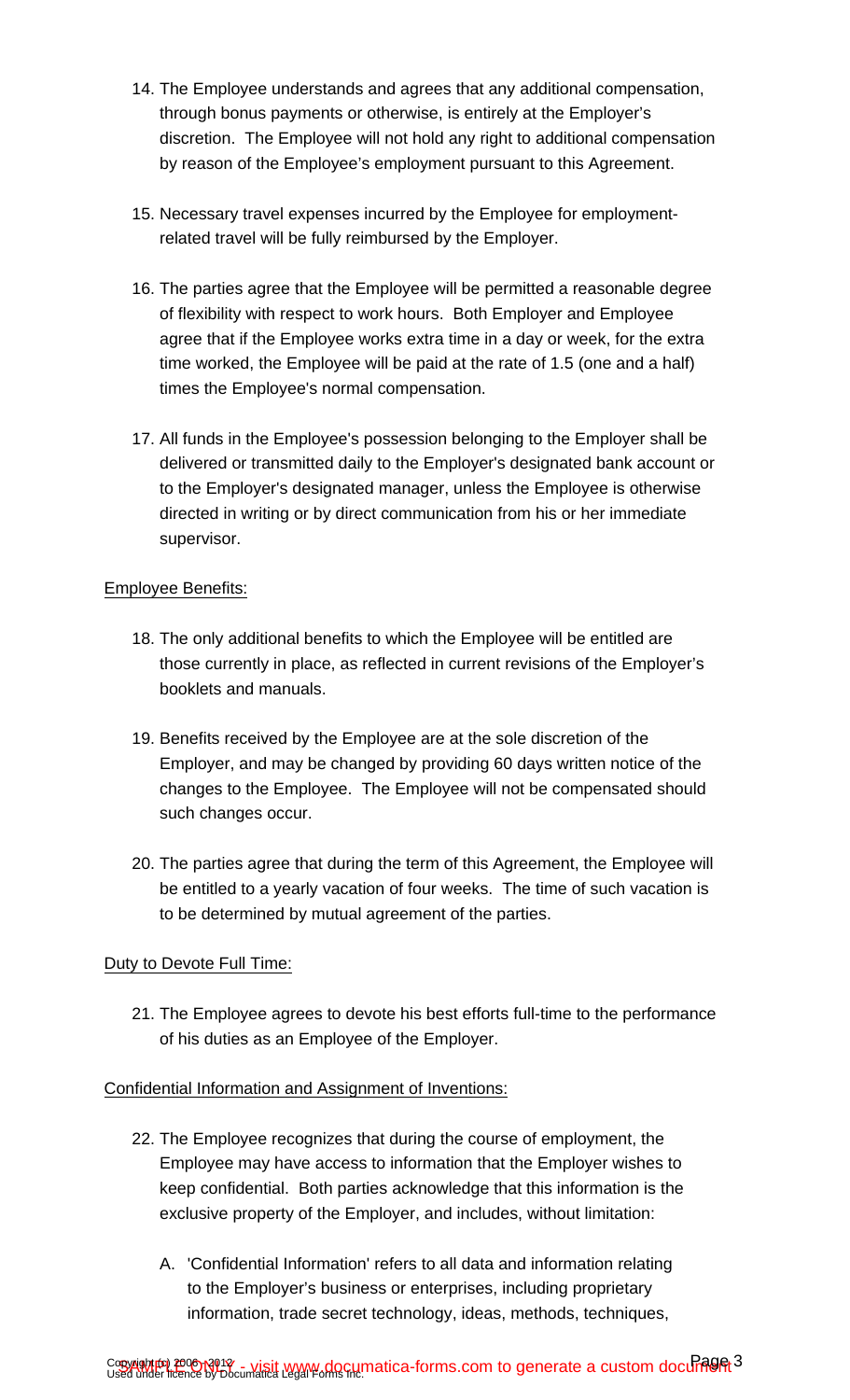formats, specifications, procedures, designs, processes and accounting or other records which the Employee has access to. This includes, but is not limited to: Work Product, Computer Software, Business Operations, Marketing and Development Operations, Proprietary Data and Customer Information. Confidential Information also extends to include any information that has been disclosed to the Employer by a third party and governed by a non-disclosure agreement. Notwithstanding the above, the following will not be regarded as Confidential Information:

i.) Information that is common knowledge in the business or industry of the Employer;

ii.) Information or knowledge that the Employee lawfully possessed prior to the disclosure of the information to the Employee by the Employer; and

iii.) Information that is independently created by the Employee without the assistance or use, directly or indirectly of the Employer's Confidential Information.

- B. 'Work Product' refers to any products, ideas, or information resulting from or related to present or future work projects or duties performed by the Employee for the Employer or the Employer's clients;
- C. 'Computer Software' refers to computer programs that are developed for, resulting from, or related to, work or projects that have been, or will be performed for the Employer or for the Employer's clients. Such computer programs include programs of any type that are in any stage of actual or anticipated research, development, or production. These may include, but are not limited to: programs, program modules, routines and subroutines, algorithms, design concepts or specifications, source code, object code, program patches and system designs;
- D. 'Proprietary Data' refers to publicly undisclosed information relating to proprietary rights possessed by the Employer such as: technical, manufacturing, engineering or production data, test results and statistics, progress or development reports of various products or services, and information regarding the procurement, protection, control, and licensing of proprietary rights (such as patents, copyrights, and trade secrets);
- E. 'Business Operations' refers to internal financial, employment, and personnel records, client and vendor names, information, agreements, and services, business literature and operating manuals, and methods or means in which the Employer conducts its business;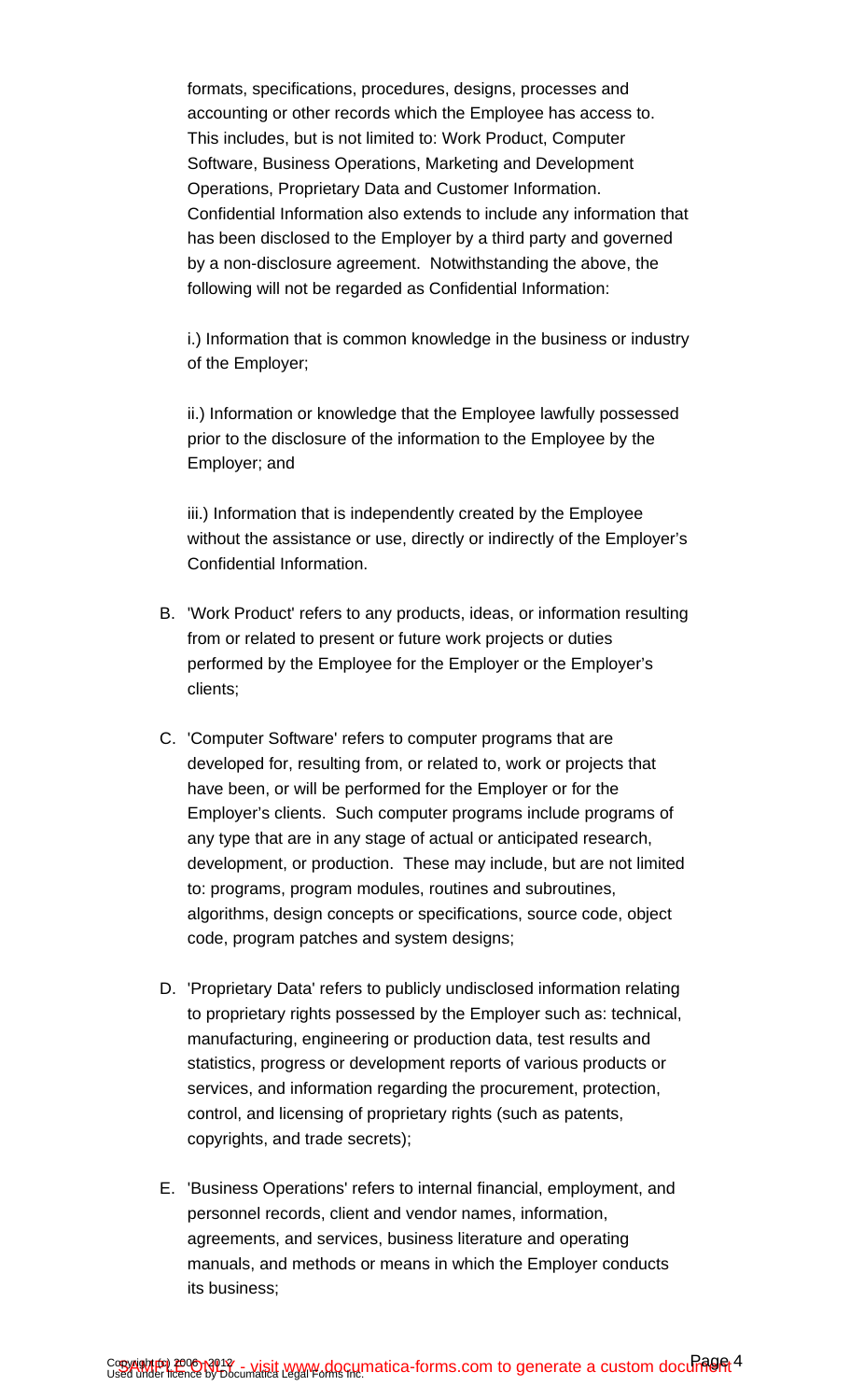- F. 'Marketing and Development Operations' refers to marketing and development plans, pricing strategies and billing policies, quoting methods, techniques and methods for obtaining business, processes and procedures used to obtain forecasts and forecast assumptions and volumes, and future plans and potential strategies put forth by the Employer which have been or are being speculated or discussed; and
- G. 'Customer Information' means any information relating to the identification of customers and their representatives, data provided by customers and relations, contracts and their contents, customer service, quality and specifications of products and services purchased, leased, licensed or received by clients of the Employer.

## Confidential Obligations:

- 23. The Employee recognizes the need to keep all Confidential Information absolutely confidential, and prevent its release to the public, as a material term of this Agreement. The Employee agrees not to disclose, report, or use, for any purpose, any of the Confidential Information disclosed to the Employee by the Employer as a result of the Employee's employment, or which the Employee has otherwise obtained or accessed. If there is any uncertainty about disclosure of Confidential Information, the Employee agrees to seek out senior management of the Employer prior to making any disclosure of the Employer's information that may be covered by this Agreement.
- 24. All obligations regarding the non-disclosure of Confidential Information, and any obligations to provide notice under this Agreement will survive the termination or expiration of this Agreement, as the case may be for a period of 3 months from the date of its expiration or termination.
- 25. The Employee will be permitted to disclose any of the Confidential Information in the following circumstances:
	- A. If the Employer has given written consent for the Employee to disclose the information to a third party; or
	- B. If the Employee is required to disclose such information by law or at the request of any governmental, administrative, legislative, or judicial body, provided that the Employee will first give prompt notice to the Employer of any possible or prospective orders of disclosure and the Employer has been afforded a reasonable opportunity to prevent or limit such disclosure.

#### Ownership and Title:

26. The Employee recognizes and agrees that the Employer retains all rights, titles, and interest in any Confidential Information at all times, and that such information is the property of the Employer alone. As such, the Employee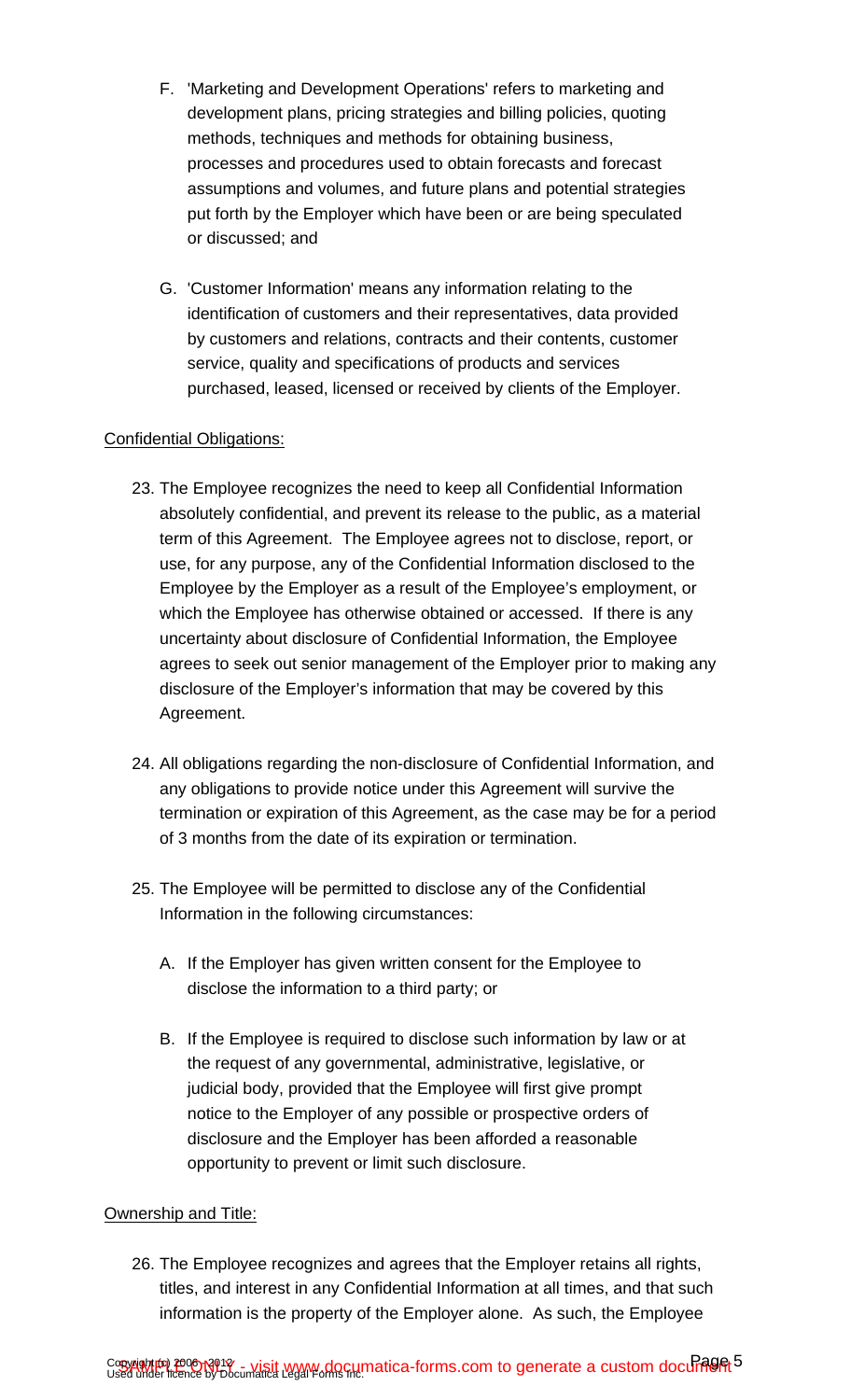waives any (and all) interest in the Confidential Information, including but not limited to any interest in know-how, copyright, trademarks or trade names. This shall stand irrespective of any contributions the Employee may have made to such materials or developments.

- 27. The terms contained within this Agreement will not apply to any of the Employee's intellectual property, methods, designs, developments, creations, research, know-how, trade names, trademarks, and copyrights which:
	- A. used no facilities, materials, Confidential Information or equipment of the Employer;
	- B. the Employee created or developed entirely on his or her own time; and
	- C. bears no relation or similarity to the business of the Employer, or to the Employer's present or anticipated duties, creations, developments, or research, or resulting from any work performed by the Employee for the Employer.
- 28. Any and all Confidential Information created or developed by the Employee, in whole or in part, during the term of employment is recognized by the Employee as the property of the Employer. The Employee therefore agrees to assign to the Employer any right, title, or interest the Employee may have in the Confidential Information, and further agrees to take all measures and to execute all instruments reasonably requested by the Employer to more fully transfer ownership rights of the Confidential Information from the Employee to the Employer, in the period both during and after the Employee's employment with the Employer.

## Return of Confidential Information:

- 29. Upon termination or expiration of this Agreement, as the case may be, or upon request from the Employer, the Employee agrees to return to the Employer all documents, disks, computer media, or other material in the Employee's possession or control that:
	- A. May contain or be derived from proprietary or Confidential Information, as defined in this Agreement, including trade secrets, ideas, concepts, and developments; or
	- B. Is connected with or derived from the Employee's services to the Employer.

## Remedies:

30. The Employee understands the confidential and proprietary nature of any Confidential Information, and accepts that disclosure of this information to a third party would constitute a material breach of this Agreement. The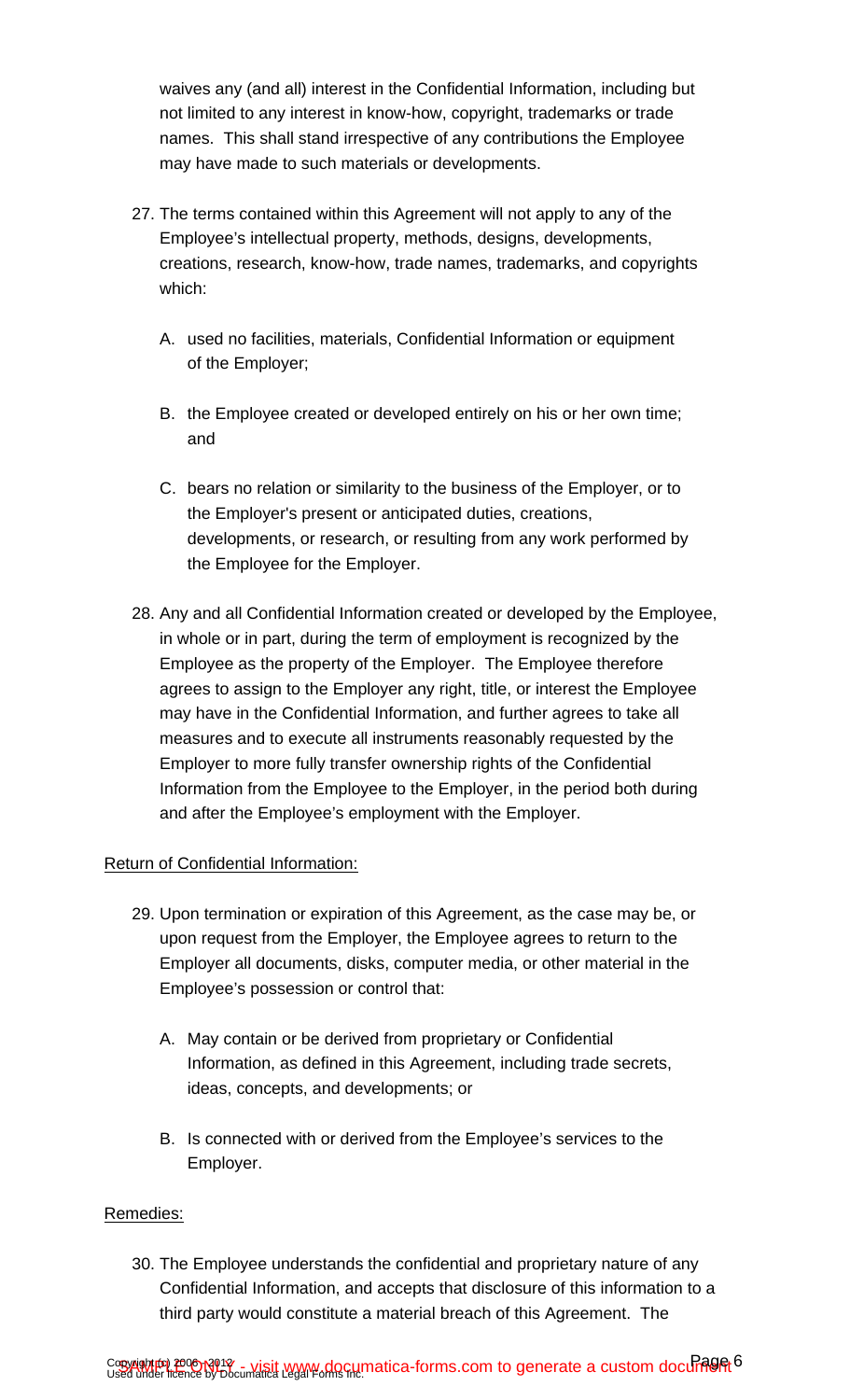Employee further recognizes that any such disclosure would severely and irreversibly affect the Employer's business and goodwill, to an extent beyond repair by any degree of monetary compensation.

31. In the event of termination, the Employee agrees to cooperate with the Employer by providing documentation and other information to the extent necessary to allow the Employer to evaluate whether the Employee is honoring any post-employment obligations set out in this Agreement.

#### Avoiding Conflict of Opportunities:

- 32. Notwithstanding personal investments of less than 5% of the equity of a business, established family businesses, real estate, or stocks and bonds traded on public stock exchanges, the Employee agrees to notify the Employer of all business opportunities relating to, or similar to, the Employer's current or prospective business opportunities. The Employee understands that, for the duration of employment, the Employee cannot pursue such opportunities in any way without the prior written consent of the Employer.
- 33. Unless written consent is otherwise given by the Employer, the Employee further agrees to the following terms:
	- A. The Employee shall not compete with the present or anticipated business of the Employer, including but not limited to planning or orchestrating any similar or related business activities, either solely or in collaboration with others.
	- B. The Employee shall not participate, either directly or indirectly, in any business activities that conflict with the interests of the Employer. Determination of such conflicting activities will rest exclusively upon the discretion of the Employer.

## Non-Solicitation:

- 34. It is mutually understood that the Employer would suffer harm and damages if attempts were made by the Employee to induce others to leave the Employer's employ, or if the Employee were to interfere with the Employer's relationship with its other employees or contractors. With this understanding, the Employee agrees that during the term of his employment with the Employerand for a period of 3 years after the end of such employment, the Employee will, not under any circumstances, directly or indirectly:
	- A. Encourage or attempt to encourage any employee or contractor of the Employer to quit employment or retainer with the Employer;
	- B. Interfere with the Employer's relationship with its contractors or other employees in any way that could damage the Employer;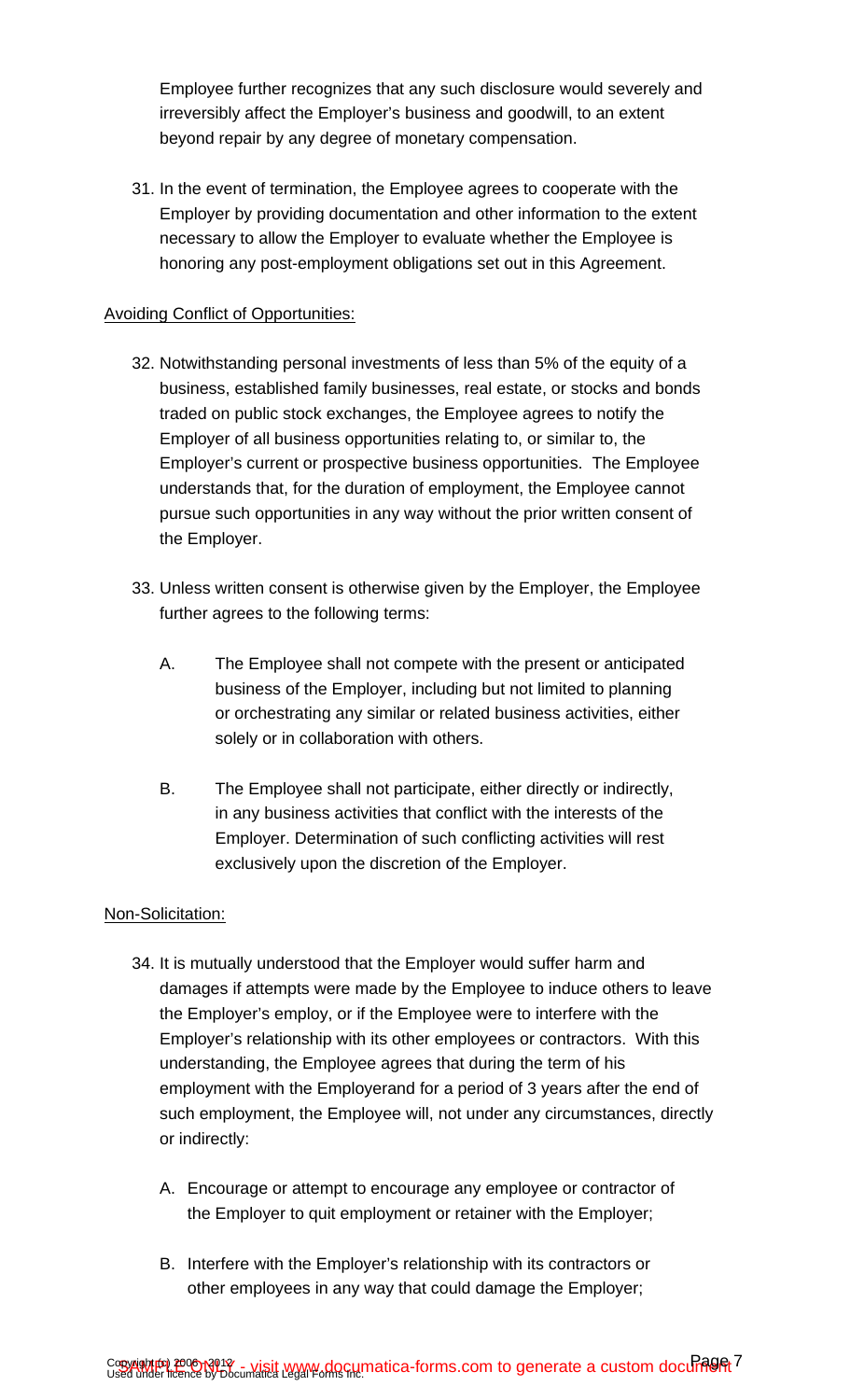- C. Inform other contractors or employees of the Employer of other competitive employment opportunities or positions;
- D. Solicit, entice, or hire away any contractor or employee of the Employer that was employed at any time during the Employee's term of employment; or
- E. Make any public statement or announcement, or permit anyone else to make any public statement or announcement, that the Employee was formerly employed by or connected with the Employer, except that the Employee may disclose his or her prior employment with the Employer for purposes of seeking other employment.

#### Non-Competition:

- 35. The Employee understands and agrees not to participate, directly or indirectly, in any business activities that are in direct competition with the business projects of the Employer without the express written consent of the Employer. This condition shall hold at all times during the continuance of this Agreement and within 5 years of its termination or expiration, as the case may be. The Employer further affirms that such consent will not be unreasonably withheld from the Employee.
- 36. The Employee understands and agrees that for a period of 5 years from the date of expiration or termination of this Agreement, the Employee will not divert or attempt to divert from the Employer any business that the Employer has enjoyed or solicited from its customers prior to expiration or termination of this Agreement.

#### Insurance:

- 37. The Employer values the Employee as an integral part of the Employer's business. Unexpected loss of the Employee's services would cause the Employer to face financial hardship and economic difficulties. In consideration of this fact, the Employee agrees to:
	- A. Permit the Employer to insure the Employee's life under one or more life insurance policies selected by the Employer. Such insurance policy may be instituted, modified, or terminated at any time during the term of employment at the sole discretion of the Employer. The Employer will cover all costs associated with such insurance;
	- B. Name the Employer as the sole beneficiary of any such insurance policies outlined above;
	- C. Fully comply with the Employer and insurer in performing all necessary actions and providing all required instruments and documentation to apply for, obtain, maintain, convert, cancel, reinstate, or liquidate such insurance policies. The Employee will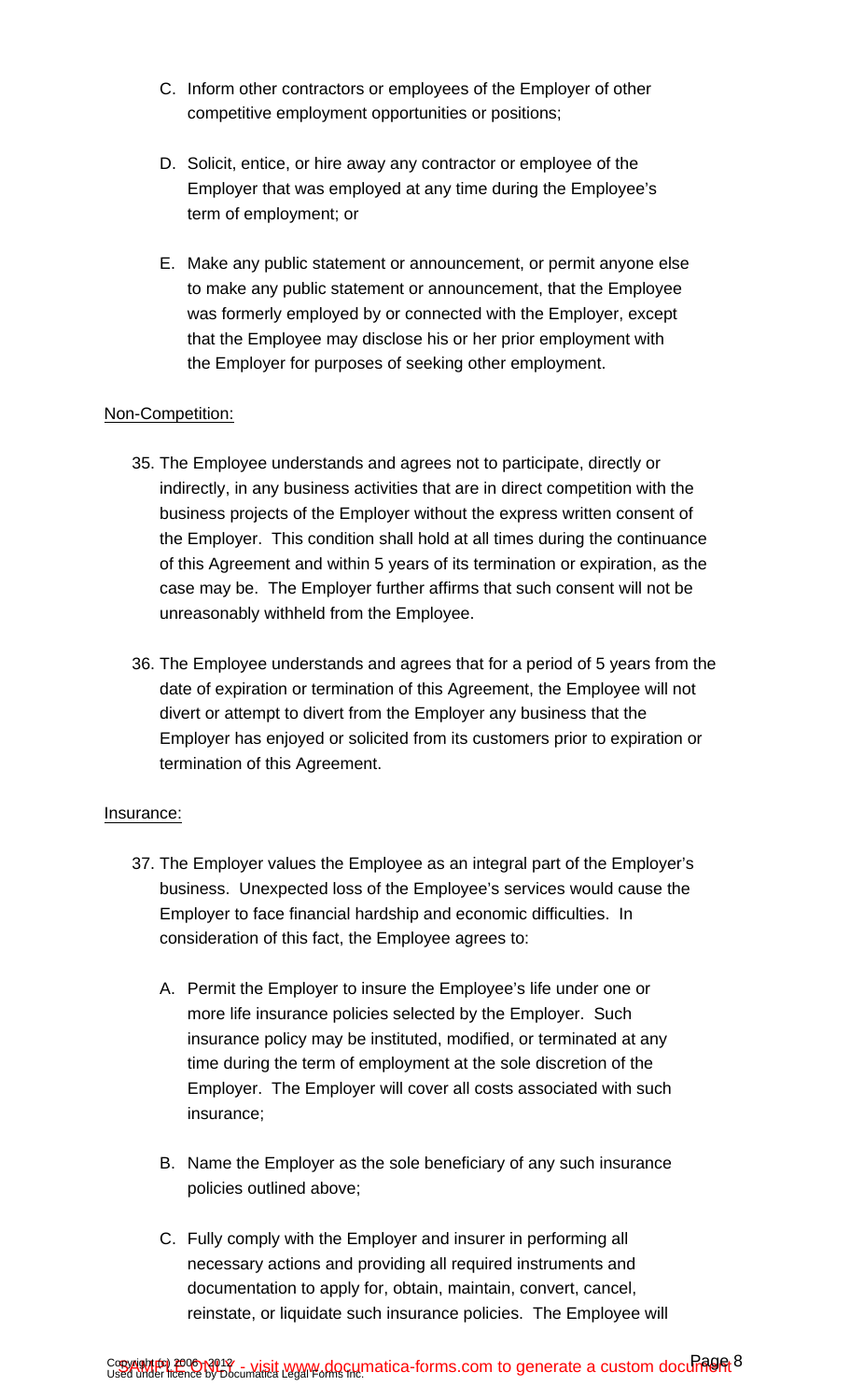take the necessary actions to ensure that the Employer receives any and all rights, powers, privileges, benefits and options to and under such insurance policies, including collecting the proceeds that may accrue; and/or

D. Submit to any and all physical or other examinations that are necessary to effect such insurance policies.

### Termination of Employment:

- 38. The Employer may terminate the Employee's employment without notice if:
	- A. The Employee has breached any of the terms of this Agreement; or
	- B. Where there is just cause for termination.
- 39. The Employer and Employee agree that a minimum notice period of Lorem ipsum molestie nullam, aenean primis. is reasonable and sufficient notice for termination of employment by the Employer. If this notice period is less than that required under any relevant legislation, then the parties agree that the minimum time period required by legislation shall be the notice required for termination of employment.
- 40. Both parties agree that if the Employee wishes to terminate his or her employment, he or she must provide the Employer with notice, which shall be the lesser of:
	- A. At least January notice to the Employer; or
	- B. The necessary time to find, train and develop a replacement, if the Employee agrees to co-operate with the Employer in doing so.
- 41. The date of termination, as specified in the notice by either the Employee or Employer, may fall on any day of the month; upon this day the Employer shall pay any and all outstanding wages, vacation time, and banked time to the Employee, calculated to the date of termination. Until the date of termination, the Employee agrees to perform all regular duties and undertake all employment responsibilities, as determined at the Employer's discretion. Failure of the Employee to reasonably and responsibly execute employment duties during the notice period shall be considered a breach of the Employee's obligations and will be sufficient cause for immediate termination without compensation or notice.

## Termination Due to Discontinuance of Business:

42. Should the Employer cease to operate its business at the location where the Employee is presently employed, then this Agreement may be terminated as of the last day of the month in which the Employer ceases to operate at that location. Such method of termination of this Agreement is at the Employer's sole discretion, and shall stand despite any contrary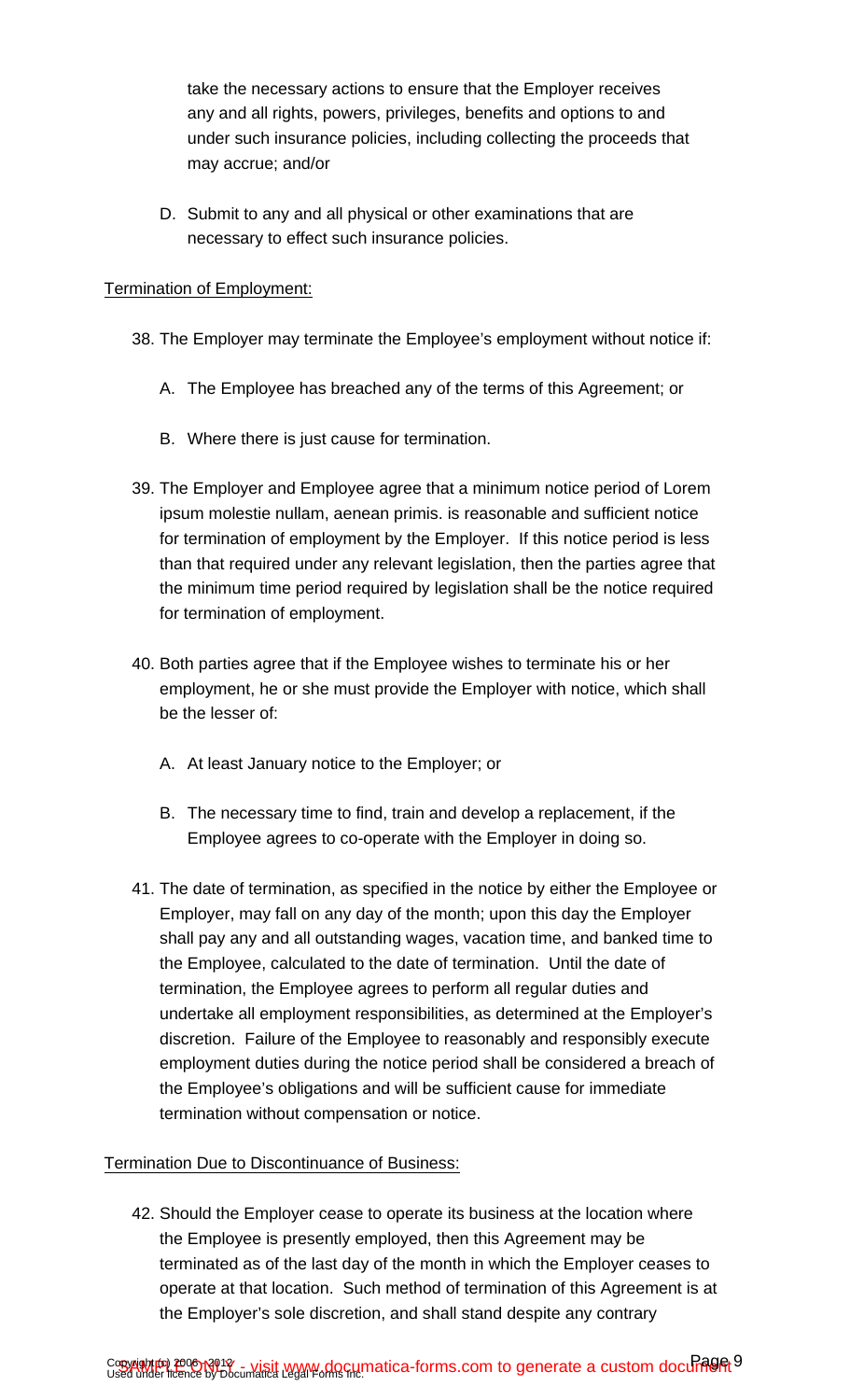statements contained within this Agreement. The Agreement will terminate with the same force and effect as if such day was the date of termination initially established in the Agreement.

#### Notices:

- 43. If any Confidential Information is lost or disclosed to an unauthorized party, the Employee agrees to immediately notify the Employer and take all steps reasonably necessary to mitigate damages arising from the situation.
- 44. The parties agree that any communications required or permitted by this Agreement be given in writing. Such communications shall be given by either mail, electronic mail, facsimile or personal delivery to the parties to this Agreement. In the event of a change in correspondence address, telephone number or other contact information, the parties agree to notify each other of such change in a timely manner.

#### Modification of Agreement:

45. Any changes, revisions or amendments to this Agreement, including but not limited to the assumption of additional obligations in connection with this Agreement will only be binding upon the parties if recorded in writing and signed by each party or their authorized representative.

#### Assignment:

46. The Employer reserves the right to assign this Agreement to an affiliated company or to any successor in interest to its business without notice to the Employee, and all the terms and conditions of this Agreement shall remain in full force and effect thereafter.

#### Severability:

- 47. If a court of competent jurisdiction finds any provisions of this Agreement to be unenforceable, it is the desire of both parties that any modifications made to these provisions by a court of competent jurisdiction be made only to the extent necessary to ensure that the provisions are enforceable, as determined by the reasonable judgement of the court. The Employee and Employer recognize that the present Agreement is designed to provide the Employer with the broadest possible protection against disclosure of Confidential Information and against solicitation of the Employer's contractors and employees.
- 48. Should any provisions in this Agreement be found to be wholly or partially invalid or unenforceable for any reason, such finding shall not affect the enforceability of the remaining provisions of the Agreement. Further, any partially unenforceable provisions shall, if alternative interpretations are applicable, be construed so as to preserve the enforceability thereof.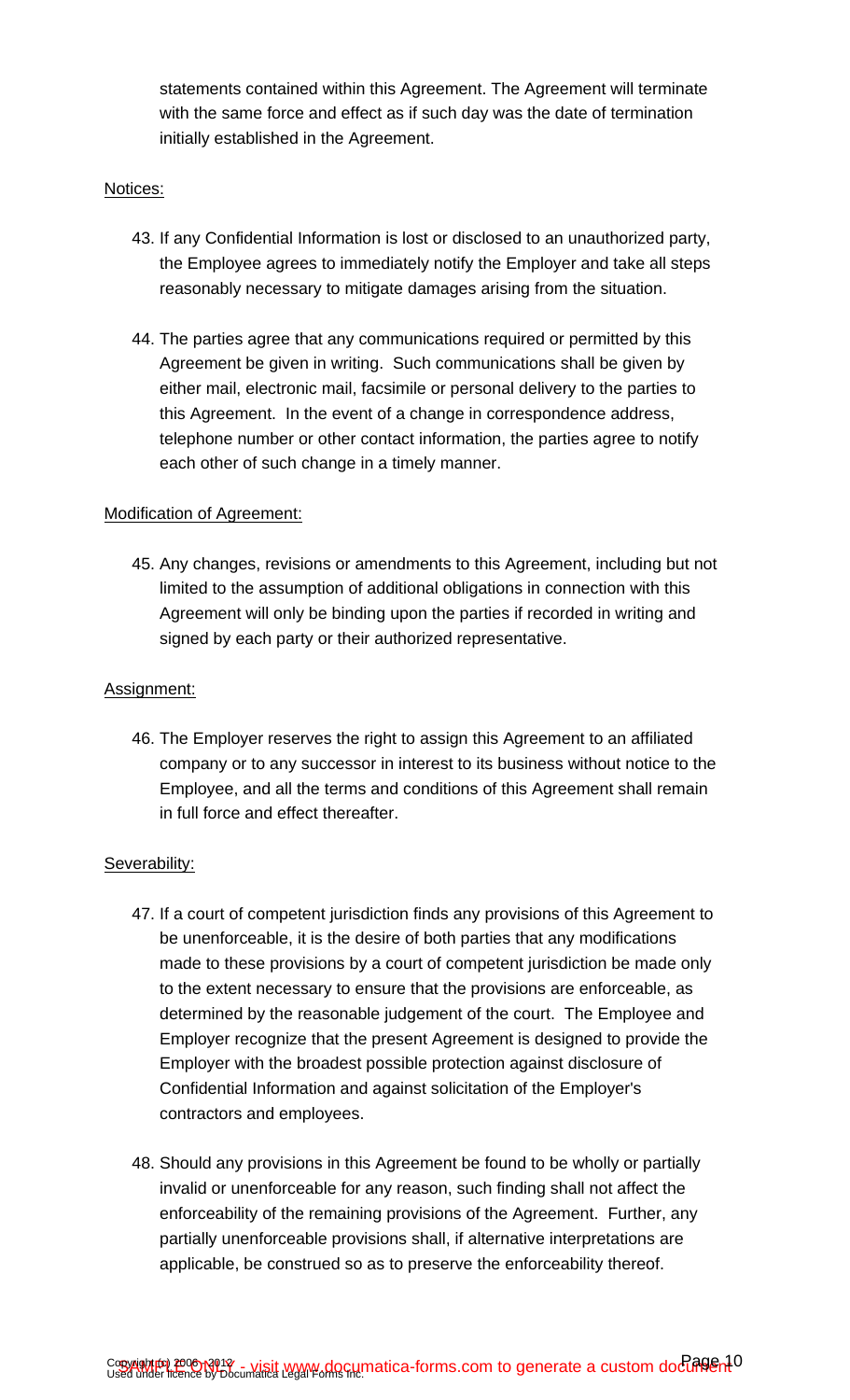#### Governing Law:

49. Both parties agree, intend and desire that this Agreement, performance of this Agreement, and all suits and proceedings arising from this Agreement be construed in accordance with, and governed solely by the laws of the State of Louisiana.

#### General Provisions:

- 50. The Employer shall maintain all rights, powers, and privileges set forth in this Agreement, regardless of any delay or failure of the Employer to exercise them. Shall the Employer choose to exercise any rights, powers or privileges in whole or in part, such exercise shall not prejudice any further or future exercise of the Employer's rights, powers or privileges.
- 51. This Agreement may be executed in counterparts.
- 52. If there is a previous employment agreement existing between the Employer and Employee, both parties agree that any previous employment agreement will be replaced by the present Agreement, as of this Agreement's effective date. In such circumstance, both parties agree that that this Agreement is entered into as consideration for the Employee's continued employment with the Employer.
- 53. This Agreement comprises the entirety of the terms and conditions of employment as understood and agreed upon by the Employer and the Employee. The Employer and Employee state that they have not made any representations regarding the subject matter of this Agreement except the representations specifically set forth in this Agreement; there are no further items or provisions, either written or oral. Both the Employer and the Employee acknowledge that they have relied upon their own independent legal council and judgement in entering into this Agreement.

(This space intentionally left blank)